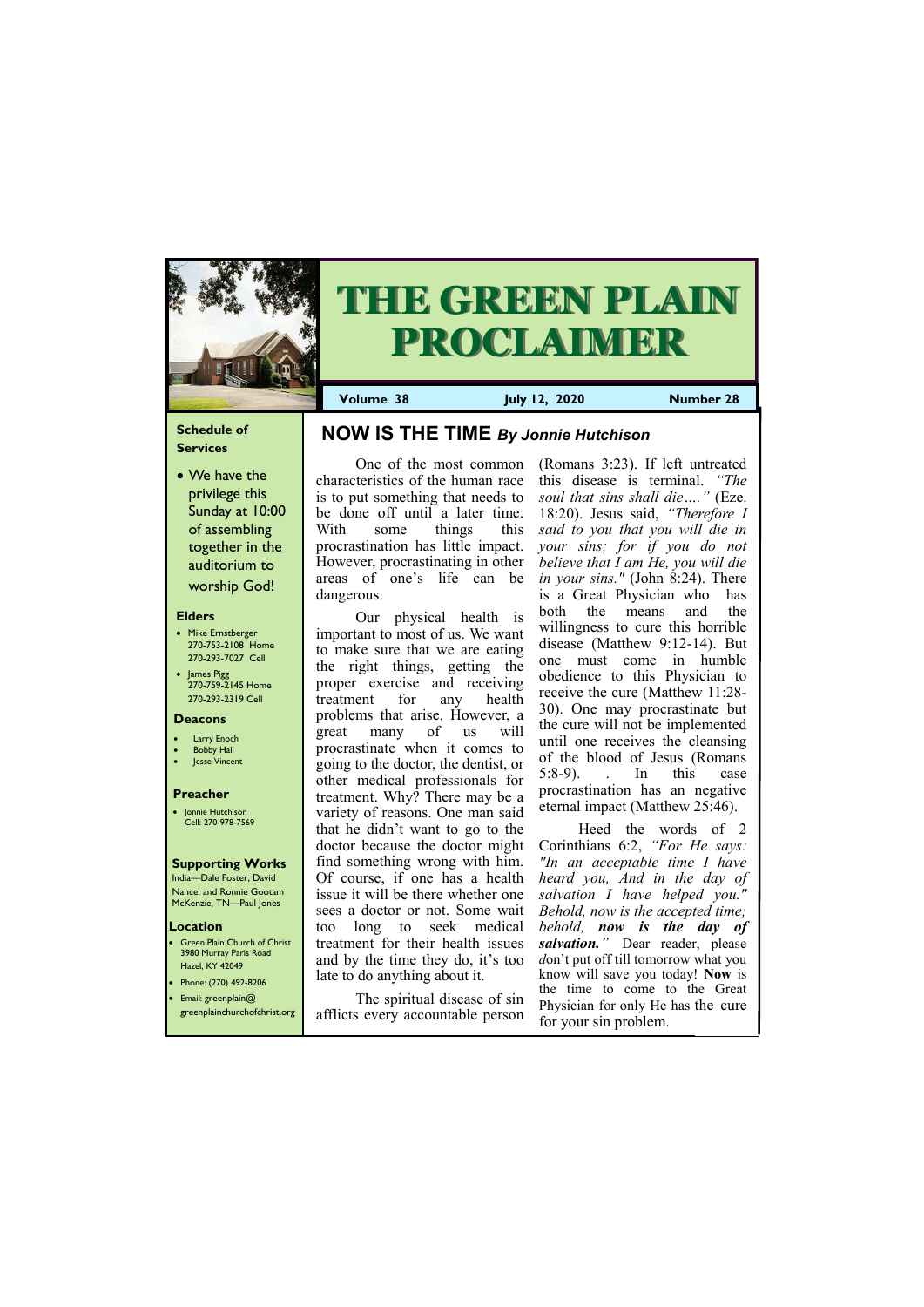## NEWS AND NOTES

*REMEMBER IN PRAYER: Green Plain members*: Remember Faye Travis, Peggy Jarvis, Rex Enoch, Mary Crutchfield, Joanne Barnes, Maxine Pool, Hayes and Marjorie Grady, Jim Fielder, Griselda Adams, Larry Enoch, Ann Thompson and Carolyn Byars. **Family and Friends:** Jenne Pool, Teresa Tacker, Betty Pond, Bryan White, Meredith Enoch, Kenneth Mizell, Jim Hutson, Janice Canter, Maryanne Pedigrew, Dale Foster, Andrea Phillips, Donald and Dorothy Cook, Pat Hocking, and Sandra Cook Downs. Please continue to pray for each of these and for those tending to their needs as well as the leaders of our nation in this time of crisis.

> Last Week: Who "moved" the Old Testament prophets to speak God's Word?

- **PANTRY ITEMS July 2020: 5—Green Peas; 12—Jelly; 19—Spinach; 26—Tuna.** Please bring any additional items you wish for the "blessing box" which is located next to the breezeway on the north side of the building.
- **See our Facebook page** for announcements, updates and articles. Access to past editions of this bulletin are available on our website at http://greenplainchurchofchrist.org.
- **Mission Work:** Please continue to pray for the preachers this congregation is supporting in India and for Ronnie Gootan, David Nance, Mike Kiser, Arnold Gerson and Paul Jones in their respective works.
- **July 2020 Anniversaries:** none **Birthdays:** 7th—Chad Canter; 18th—Hayes Grady; 30th— Jim Lowrie. If we have left anyone out please let us know.
- **We offer FREE BIBLE CORRECPONDENCE COURSES through the mail. If you would like to enroll in one of these courses send your name and complete mailing address to Green Plain church of Christ—3980 Murray Paris Road—Hazel, KY 42049. You may also call 270-492-8206 and leave a message with your information on our answering machine. We pay all postage and there is no obligation on your part.**
- **How often do you pray?** The Bible teaches us to "pray without ceasing" (1 Thess. 5:17). The idea is that prayer should be a regular part of the lives of Christians. Prayer is our means of communicating our gratitude and our needs to our God (Col. 1:12). The Bible tells us in Philippians 4:6, *"Be anxious for nothing, but in everything by prayer and supplication, with thanksgiving, let your requests be made known to God."* We have great assurance that God will both hear and answer the prayers of His faithful children according to His will (1 John 5:14-15). When you pray, be willing to wait on the Lord, and if He says no, to accept His answer willingly (2 Cor. 12:7- 10).

# **Page 2**

**ONLINE SPIRITUAL RESOURCES Gospel Broadcasting Network https://gbntv.org/ World Video Bible School https://store.wvbs.org/wvbs-splashpage.html A Bible Answer https://abibleanswertv.org/ Good News Today http://gnttv.org/ Dexter church of Christ www.facebook.com/Dexterkycoc/ Coldwater church of Christ www.facebook.com/Coldwater-Church-of-Christ-**

> **170296152984011/ and on YouTube In Search of the Lord's Way http://searchtv.org/**



**This Week: How did Jesus explain why He spoke in parables?**

*Answer:* The Holy Spirit (2 Peter 1:21).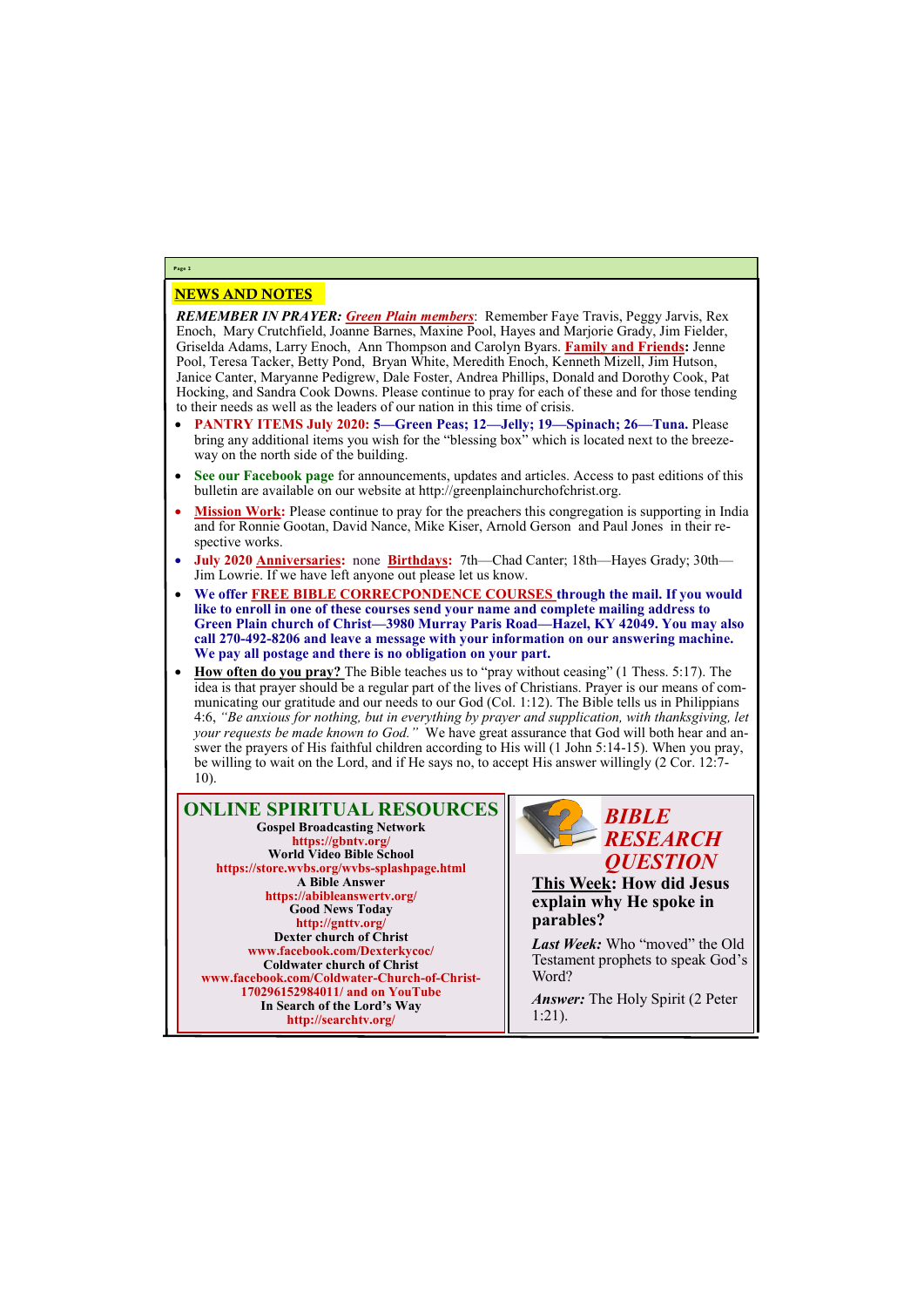## **Page 3**

# **UNTIL THE HARVEST** *By Dan Jenkins*

Before Jesus died, He revealed to the apostles what lay in their future. They were to be sowers of the word of God into hearts that were like wayside, thorny, stony and good soils (Matt. 13:1-9, 18-23). He also told them that in the field they were planting seed which would produce the kingdom of God. He then told them they should expect Satan to come add seeds of evil among the seed the apostles had planted (Matt. 13:24-30, 36-43).

That kingdom began, and Satan began his work by "planting weeds" in the church. He tried to change the very nature of the church into one which demanded all men, especially Gentiles, be circumcised. For the

next generation, the church of Jesus struggled with tares (weeds) of Judaism. Take a moment and look around you. The church of Christ is eternal and will always be on the earth, but Satan has never ceased trying to hide it among the tares of religious division.

send out laborers into His harvest" (Matt. 9:38). The time of the harvest is not yet, but He wants us to pray that laborers may be in the fields. He even told the apostles that they were laborers in that field (John 4:38). We need to pray for laborers and to be laborers.

When the Owner of the field was asked about removing the tares planted by Satan, He said, "Let both grow together until the harvest, and at the time of harvest I will say to the reapers, 'First gather together the tares and bind them in bundles to burn them, but gather the wheat into my barns'" (Matt. 13:30). Good seed and tares will be here "until the harvest."

So, what are we to do until the harvest? Jesus said, "Pray the Lord of the harvest to

What do we do until the harvest? We need to realize that all of us can be laborers in many ways. Paul spoke of those who planted

and those who watered. He then reminded us that it does not make any difference who does any of this work. He said he who sows and he who waters are to do their work realizing it is God who gives the increase (1 Cor. 3:7).

What are we to do until the harvest? Ask God to use you. Lift up your eyes unto the field. Plant, water and ask God to put you in situations where you can be used as one who goes into the world sowing the seed. The fact that others might be better "sowers" or "waterers" than you makes no difference. Remember every seed sown and every drop of water added to the seed together makes for a great harvest.

There is so much that is happening in our world which can only be changed by those who are sowers and waterers, lights in the darkness and salt seasoning the earth. Pray, ask, sow, water, light and salt—let God use you!

—*Palm Beach Lakes church of Christ*

"He indeed was foreordained before the foundation of the world, but was manifest in these

last times for you who through Him believe in God, who raised Him from the dead and gave Him glory, so that your faith and hope are in God." - 1 Peter 1:20-21